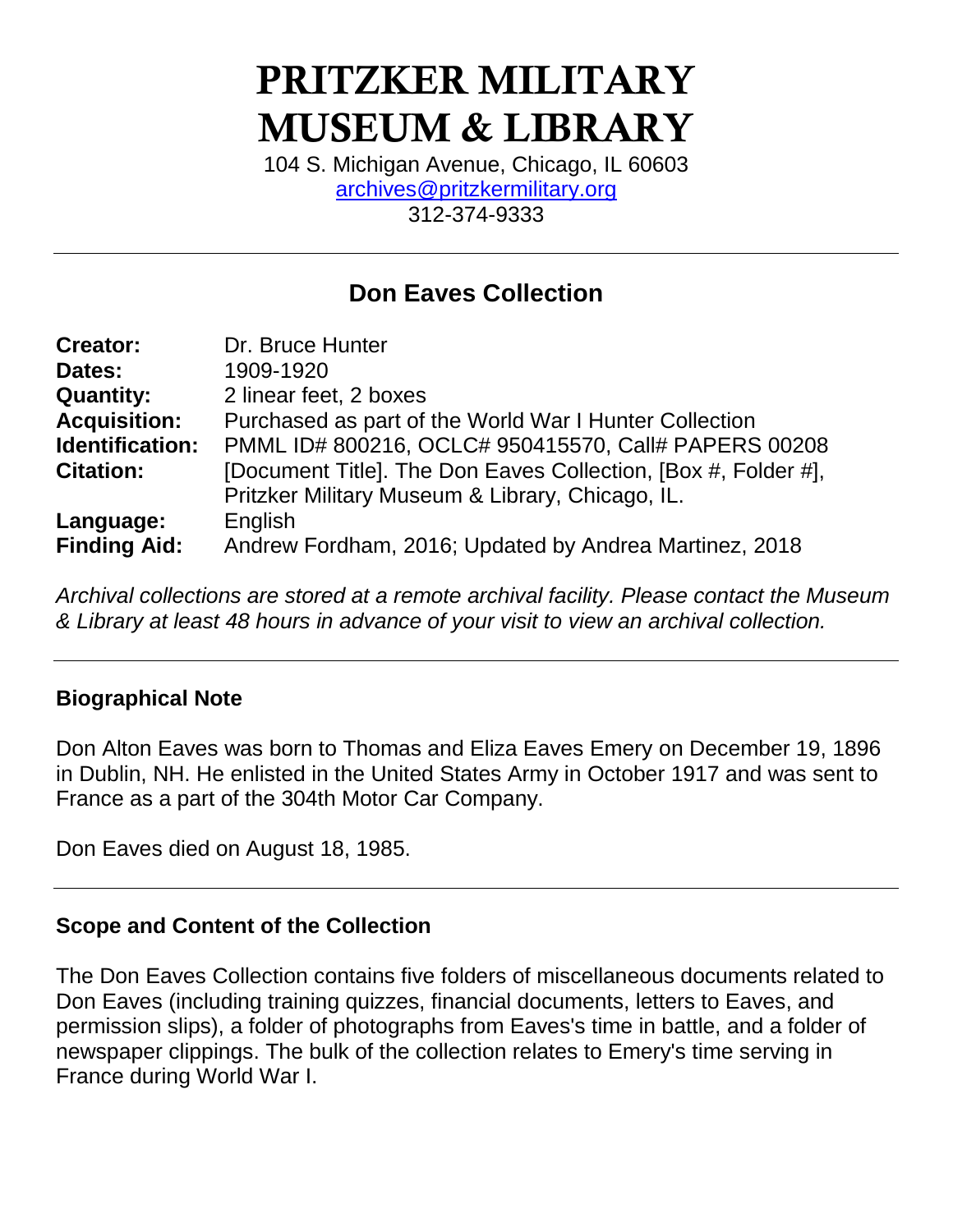## **Arrangement**

The collection arrived in no discernible order. Staff has arranged the collection by item type and chronologically.

# **Rights**

Copyrights held by Dr. Bruce Hunter were transferred to the Pritzker Military Museum & Library. All other rights are held by the author or publisher. Users assume responsibility for following copyright laws as established by US Code Title 17.

# **Key Subjects**

This collection is indexed under the following headings in the Library's online catalog. Researchers interested in materials about related topics, persons, or places should search the catalog using these subject headings.

#### **Subjects**

Charity Organization -- New York (State) -- Chautauqua. World War, 1914-1918 World War, 1914-1918 -- Photographs

### **Container List**

| <b>Box Folder</b> | Item ID#  | <b>Title</b>                                                  | <b>Dates</b> |
|-------------------|-----------|---------------------------------------------------------------|--------------|
| 1                 |           | <b>Permission Slips</b>                                       | 1918         |
|                   |           | 800216001 2-Day pass from Camp Johnston                       | 1/12/1918    |
|                   |           | 800216002 Day pass from Camp Johnston                         | 1/26/1918    |
|                   |           | 800216003 Day pass from Camp Johnston                         | 2/2/1918     |
|                   |           | 800216004 Day Pass from Camp Johnston                         | 2/3/1918     |
|                   |           | 800216005 Day pass from Camp Johnston                         | 3/2/1918     |
|                   | 800216006 | One month evening pass for purpose<br>of visiting St. Nazaire | 7/15/1918    |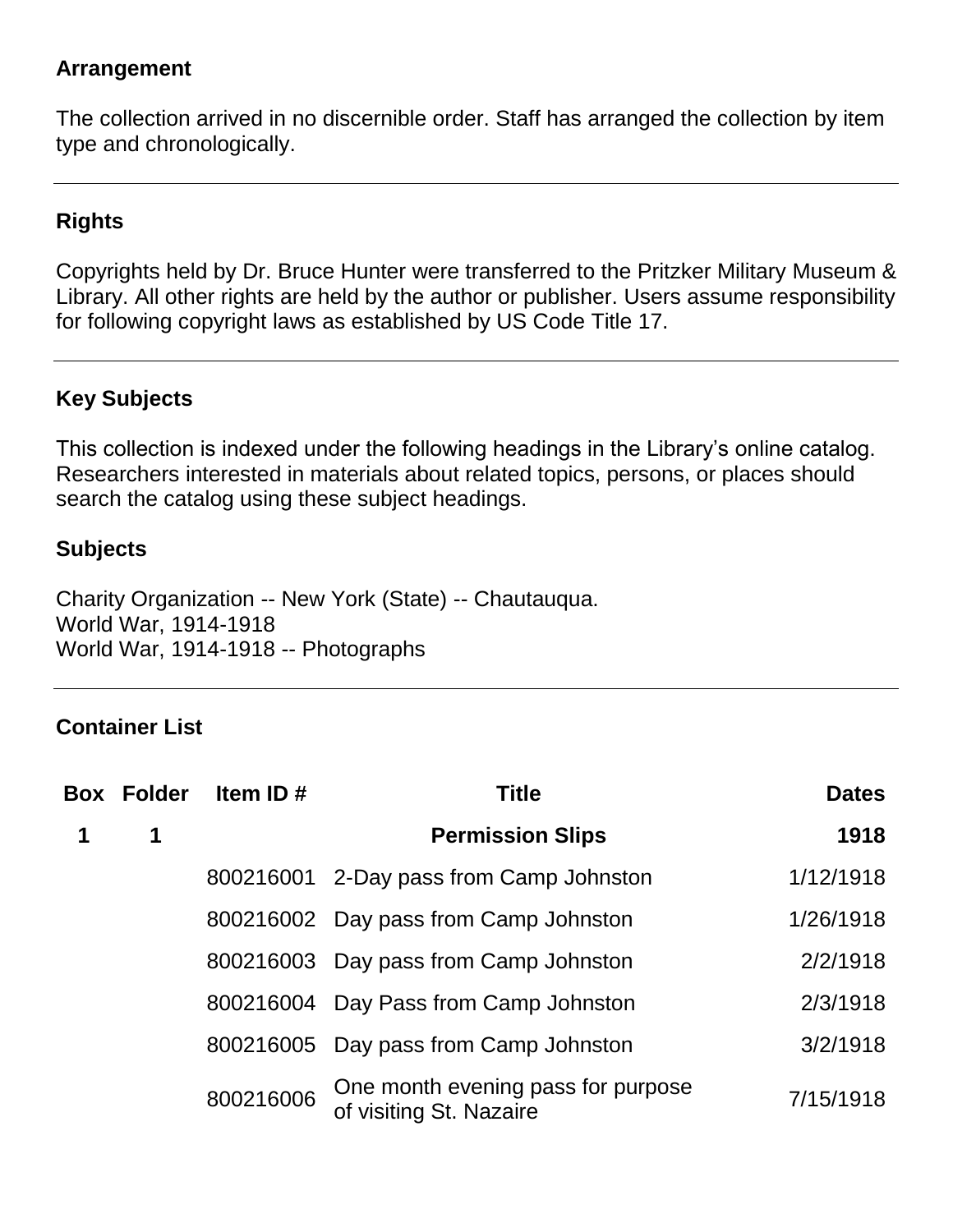|                  | 800216007 | One month evening and weekend<br>pass for purpose of visiting St.<br><b>Nazaire</b>                                                    | 7/20/1918  |
|------------------|-----------|----------------------------------------------------------------------------------------------------------------------------------------|------------|
|                  | 800216008 | Standing day pass to be absent from<br>St. Silvain camp when not on duty,<br>including location restrictions                           | n.d.       |
| $\boldsymbol{2}$ |           | 304th Motor Car Co. Training<br><b>Quizzes</b>                                                                                         | 1918       |
|                  | 800216009 | Original handwritten quiz questions                                                                                                    | 2/2/1918   |
|                  | 800216010 | Original handwritten quiz answers,<br>graded                                                                                           | 2/2/1918   |
|                  | 800216011 | Mimeograph of handwritten quiz<br>questions                                                                                            | 2/9/1918   |
|                  | 800216012 | Mimeograph of handwritten quiz<br>answers, graded                                                                                      | 2/9/1918   |
| 3                |           | <b>Financial Records</b>                                                                                                               | 1909-1918  |
|                  | 800216013 | Bernard M. Davis registration card for<br>The International Order of The King's<br>Daughters and Sons, Ever Ready<br>Circle            | 5/1/1909   |
|                  | 800216014 | Handwritten receipt for State and<br>International dues for Ever Ready<br>Circle, Don Alton Eaves                                      | 7/27/1909  |
|                  | 800216015 | Handwritten receipt for State and<br>International dues for Ever Ready<br>Circle, paid by Don Eaves for two<br>members (with envelope) | 10/4/1909  |
|                  | 800216016 | Receipt from Hayden Pearson,<br>received by Don Eaves                                                                                  | 6/2/1910   |
|                  | 800216017 | <b>Receipt from Don Eaves for Ever</b><br>Ready Circle of International Order of<br>The King's Daughters and Sons                      | 10/19/1910 |
|                  | 800216018 | Receipt from Don Eaves, sent from                                                                                                      | 11/8/1918  |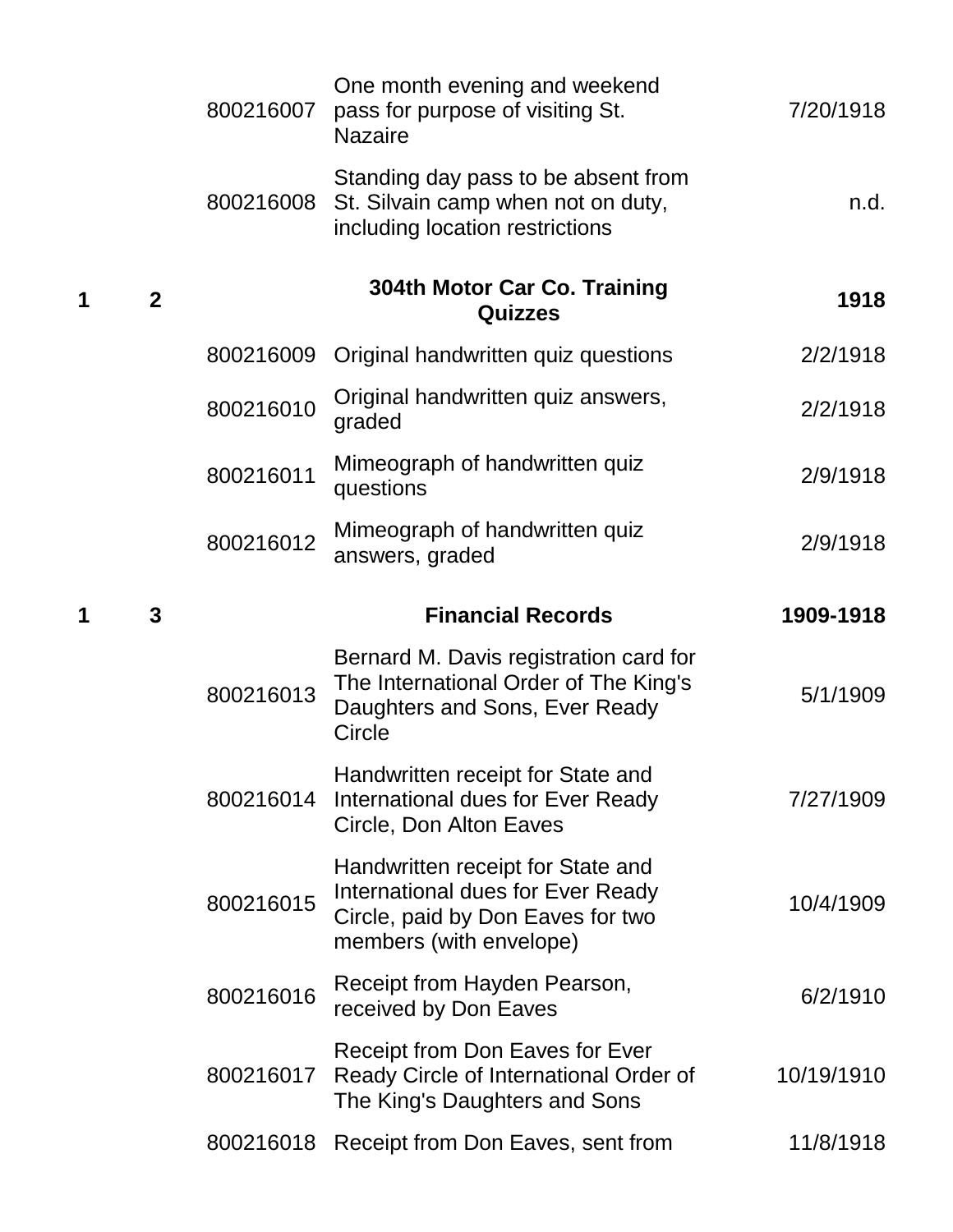overseas

| 1 | 4 |           | <b>Letters to Don Eaves</b>                                                                                                                                                                        | 1918      |
|---|---|-----------|----------------------------------------------------------------------------------------------------------------------------------------------------------------------------------------------------|-----------|
|   |   | 800216019 | Principal is leaving school, send<br>anything needing to be sewn, news<br>from home, from Priscilla, Alice, and<br>Mary Mae                                                                        | 3/4/1918  |
|   |   | 800216020 | Received news of Eaves's safe arrival<br>overseas, news of school mates,<br>health. Incomplete letter from<br>unknown sender                                                                       | 4/17/1918 |
|   |   | 800216021 | Received letter and picture from<br>Eaves, news of friends also arrived<br>overseas, papers are full of good<br>news, from Charlotte Mellen                                                        | 6/11/1918 |
|   |   | 800216022 | News of friends in war injured or<br>killed, YMCA man was in town looking<br>for recruits, had a big dance a week<br>prior upon results of Allied victory<br>being reported, from Charlotte Mellen | 7/27/1918 |
|   |   | 800216023 | Partial letter - News from home,<br>friends getting married, letter from<br>Priscilla Lynch and Georgia                                                                                            | n.d.      |
| 1 | 5 |           | <b>Miscellaneous Items</b>                                                                                                                                                                         | 1918-1920 |
|   |   | 800216024 | Program for the "Over There" Minstrel<br>and Dramatic Co. performance, with<br>handwritten notes on performance                                                                                    | 4/10/1918 |
|   |   | 800216025 | Program for high school performance<br>of "All on Account of Polly"                                                                                                                                | 5/17/1918 |
|   |   | 800216026 | "Friend or Enemy?" - abstinence<br>booklet published by YMCA                                                                                                                                       | n.d.      |
|   |   | 800216027 | The American Legion (Headquarters)<br>New Hampshire Department, Bulletin<br>No. 28                                                                                                                 | 7/9/1920  |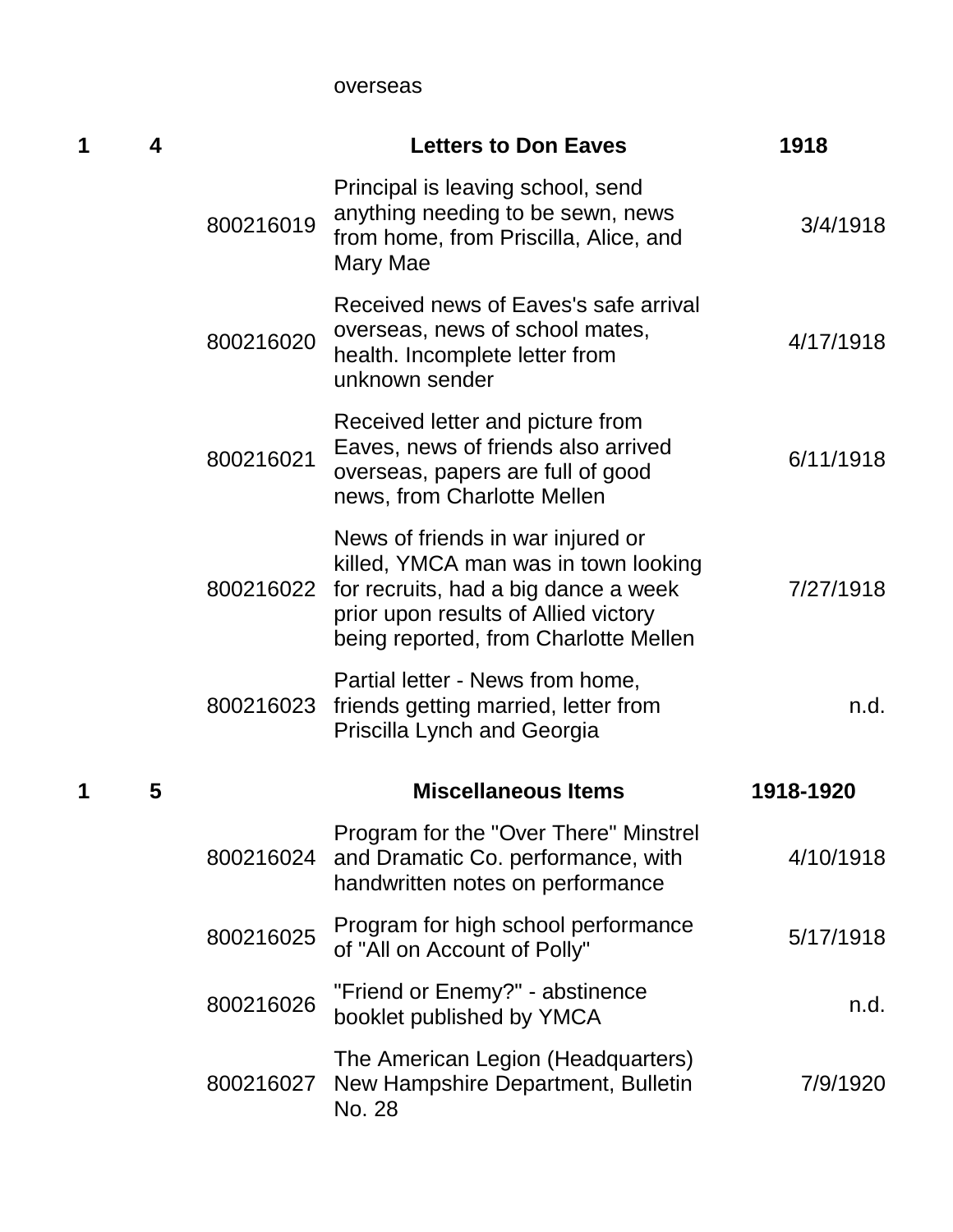|   |   | 800216028 | Report of the Treasurer, New<br>Hampshire Department, American<br>Legion                     | 7/31/1920 |
|---|---|-----------|----------------------------------------------------------------------------------------------|-----------|
|   |   | 800216029 | Extract from discharge certificate of<br>enlisted man to secure victory medal,<br>blank form | n.d.      |
|   |   | 800216030 | Bound memorandum book, one-page<br>ledger of accounts paid                                   | n.d.      |
|   |   | 800216031 | Postcard greeting from Ruth (niece)                                                          | n.d.      |
|   |   | 800216032 | Business card of Bowman Elder,<br>Captain C.A.C. United States Army                          | n.d.      |
|   |   | 800216033 | Business card of D. Robert Eaves,<br>East Jaffrey, N.H.                                      | n.d.      |
|   |   | 800216034 | Empty paper photo frame, to Don<br>from Pearl                                                | n.d.      |
| 1 | 6 |           | <b>Photographs</b>                                                                           | n.d.      |
|   |   |           |                                                                                              |           |
|   |   | 800216035 | Two soldiers standing by railcars<br>carrying automobiles                                    | n.d.      |
|   |   | 800216036 | A view of the town where Eaves was<br>staying                                                | n.d.      |
|   |   |           | 800216037 Railcars carrying automobiles                                                      | n.d.      |
|   |   | 800216038 | Soldiers posing in and around an<br>automobile                                               | n.d.      |
|   |   | 800216039 | Eaves posing in his Dodge<br>automobile                                                      | n.d.      |
|   |   | 800216040 | Soldier sitting in driver's seat of cargo<br>truck                                           | n.d.      |
|   |   | 800216041 | Four soldiers posing in railcar                                                              | n.d.      |
|   |   | 800216042 | Ruins of shelled factory                                                                     | n.d.      |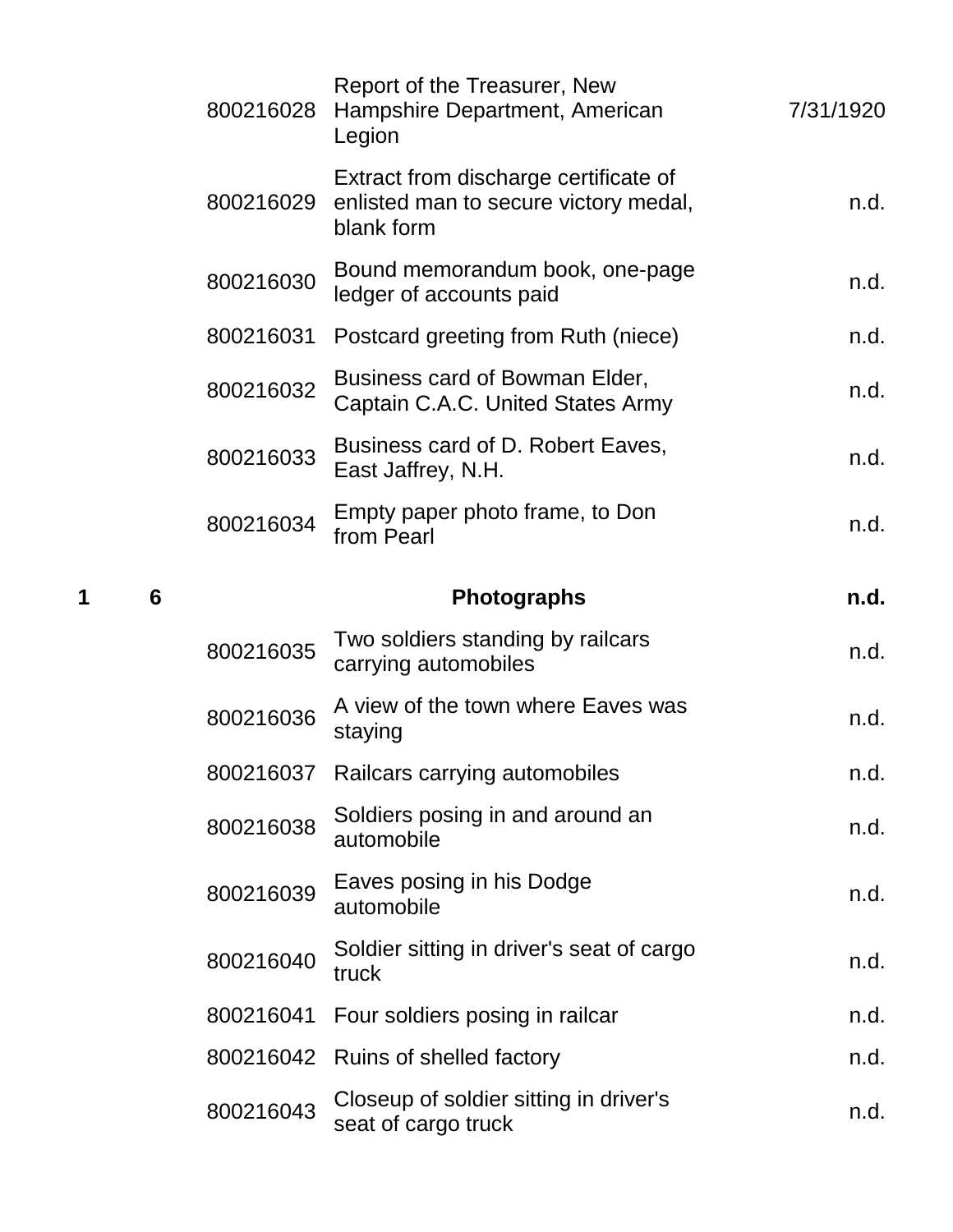| 800216044 | Slim uniform, on a trip, posing in front<br>of stone building                                            | n.d. |
|-----------|----------------------------------------------------------------------------------------------------------|------|
| 800216045 | Soldier posing in front of hanging<br>laundry                                                            | n.d. |
| 800216046 | Two soldiers posing with heads<br>poking out of canvas back of truck                                     | n.d. |
| 800216047 | Posing outside of concrete tunnel                                                                        | n.d. |
| 800216048 | Posing in front of tent, makes special<br>note of mustache                                               | n.d. |
| 800216049 | Posing roadside                                                                                          | n.d. |
| 800216050 | Standing at attention outside of tents                                                                   | n.d. |
| 800216051 | Posing outside of wooden building,<br>holding pistol                                                     | n.d. |
| 800216052 | Two soldiers standing at attention<br>outside of tent                                                    | n.d. |
|           | 800216053 Two civilians posing in an automobile                                                          | n.d. |
| 800216054 | Soldier sitting at desk, with typewriter                                                                 | n.d. |
| 800216055 | Three soldiers posing in front of<br>automobile                                                          | n.d. |
| 800216056 | Standing at attention next to<br>automobile                                                              | n.d. |
| 800216057 | Three soldiers posing in front of<br>automobile                                                          | n.d. |
| 800216058 | Standing at attention next to<br>automobile, in front of building                                        | n.d. |
| 800216059 | Army Camp near the Meuse river                                                                           | n.d. |
| 800216060 | Two soldiers posing in French town<br>square, in front of building with sign<br>"Triple Sec, St. Julien" | n.d. |
| 800216061 | Soldiers posing in front of tent and<br>next to motorcycle sidecar, wintertime                           | n.d. |